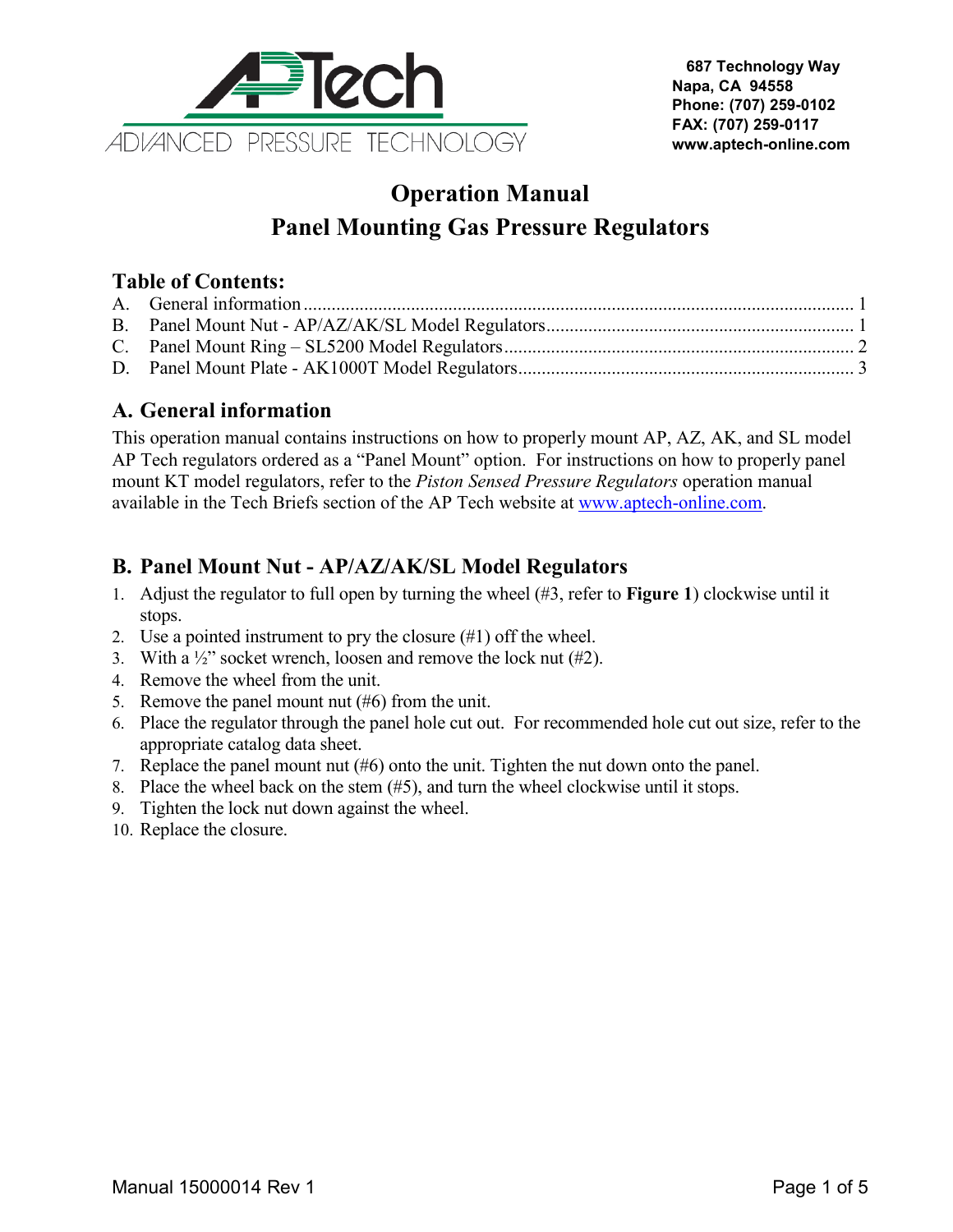

**Figure 1.** Regulator with panel mount nut. Regulator body not shown.

#### <span id="page-1-1"></span><span id="page-1-0"></span>**C. Panel Mount Ring – SL5200 Model Regulators**

- 1. Adjust the regulator to full open by turning the knob (#2, refer to **[Figure 2](#page-2-1)**) clockwise until it stops.
- 2. Using a 5/64 inch hex key wrench, unscrew the set screw (#1) 2-3 turns.
- 3. Unscrew and remove the knob from the regulator. **Note:** Washers (#4) may be installed on the stem (#3) to limit the maximum adjustable outlet pressure. Do not remove these washers.
- 4. Using a 5/64 inch hex key wrench, loosen two side set screws (#6) on opposite sides of the ring and remove the panel mount ring (#5).
- 5. Place the regulator through the panel hole cut out. Recommended hole cut out diameter is 1.18 ".
- 6. Replace the panel mount ring onto the unit. While pressing the ring down, tighten two side set screws.

**Note:** Make sure, that the set screws are NOT aligned with the bonnet port (#8).

- 7. Using a 5/64 inch hex key wrench, tighten two top set screws (#7) to secure the panel mount.
- 8. Place the knob back on the stem, and turn the knob clockwise until it stops.
- 9. Tighten the set screw.
- 10. Close the regulator by turning the knob counter clockwise until it stops.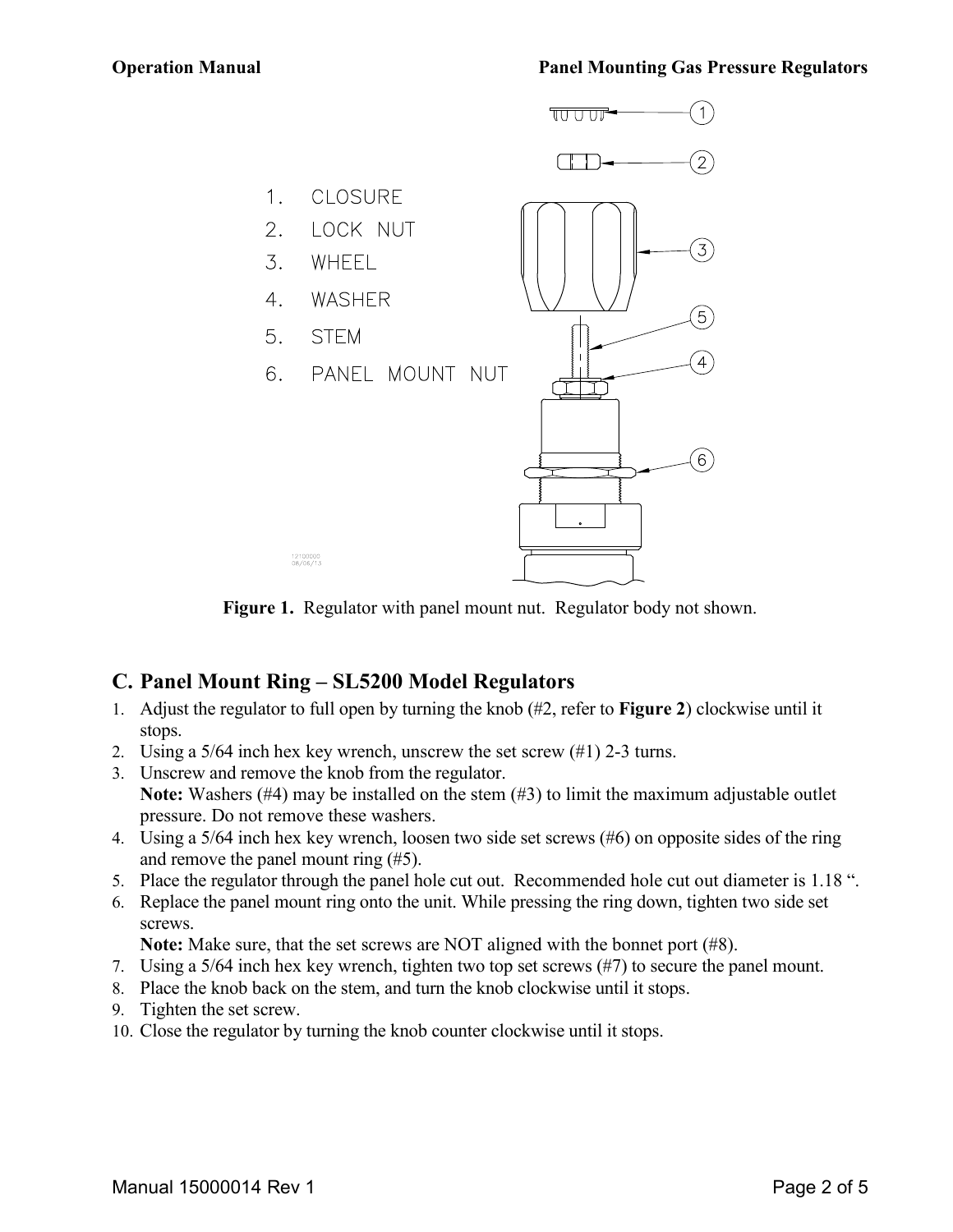- 1. SET SCREW
- 2. KNOB
- 3. STEM
- 4. WASHER
- 5. PANEL MOUNT RING
- 6. SIDE SET SCREW (2X)
- 7. TOP SET SCREW (2X)
- 8. BONNET PORT

12520000<br>05/18/10



Figure 2. SL regulator with panel mount ring.

## <span id="page-2-1"></span><span id="page-2-0"></span>**D. Panel Mount Plate - AK1000T Model Regulators**

- 1. Adjust the regulator to full open by turning the wheel (#3, refer to **[Figure 3](#page-3-0)**) clockwise until it stops.
- 2. Use a pointed instrument to pry the closure (#1) off the wheel.
- 3. With a  $\frac{1}{2}$  socket wrench, loosen and remove the lock nut (#2).
- 4. Remove the wheel from the unit.
- 5. Attach the panel mount plate to the regulator body as shown in **[Figure 4](#page-3-1)**.
- 6. Place the regulator through the panel hole cut out. Recommended hole cut out diameter is 1.85".
- 7. Attach the panel mount plate to the mounting panel. Standoffs may be needed (refer to **[Figure 5](#page-4-0)** and **[Figure 6](#page-4-1)**).

**Note:** Required standoff length will vary with mounting panel thickness. Mounting panel should be lower than plane "A", as seen in **[Figure 5](#page-4-0)**.

- 8. Place the wheel back on the stem (#4), and turn the wheel clockwise until it stops.
- 9. Tighten the lock nut down against the wheel.
- 10. Replace the closure.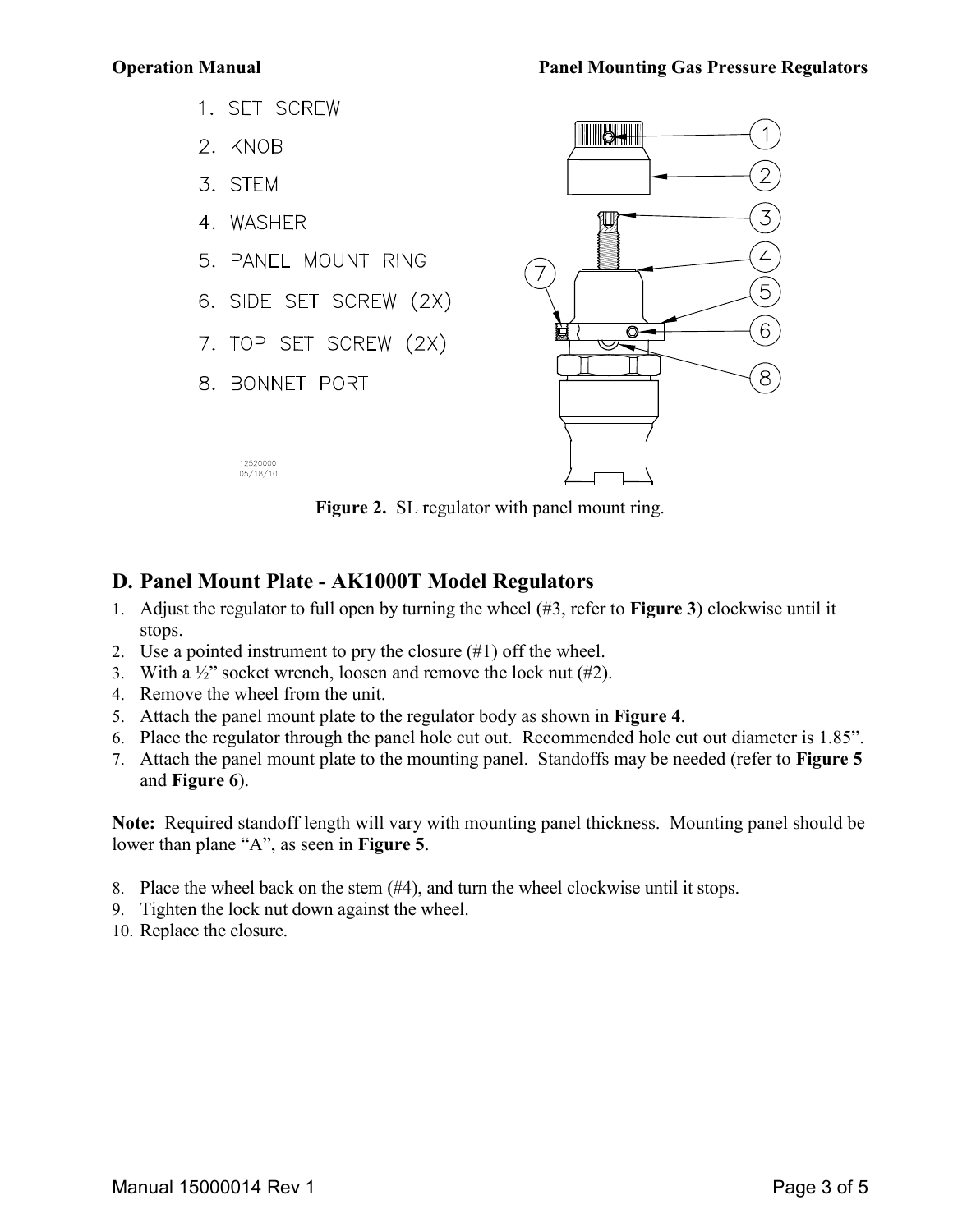



<span id="page-3-0"></span>

<span id="page-3-1"></span>**Figure 4.** AK1000T regulator and panel mount plate.